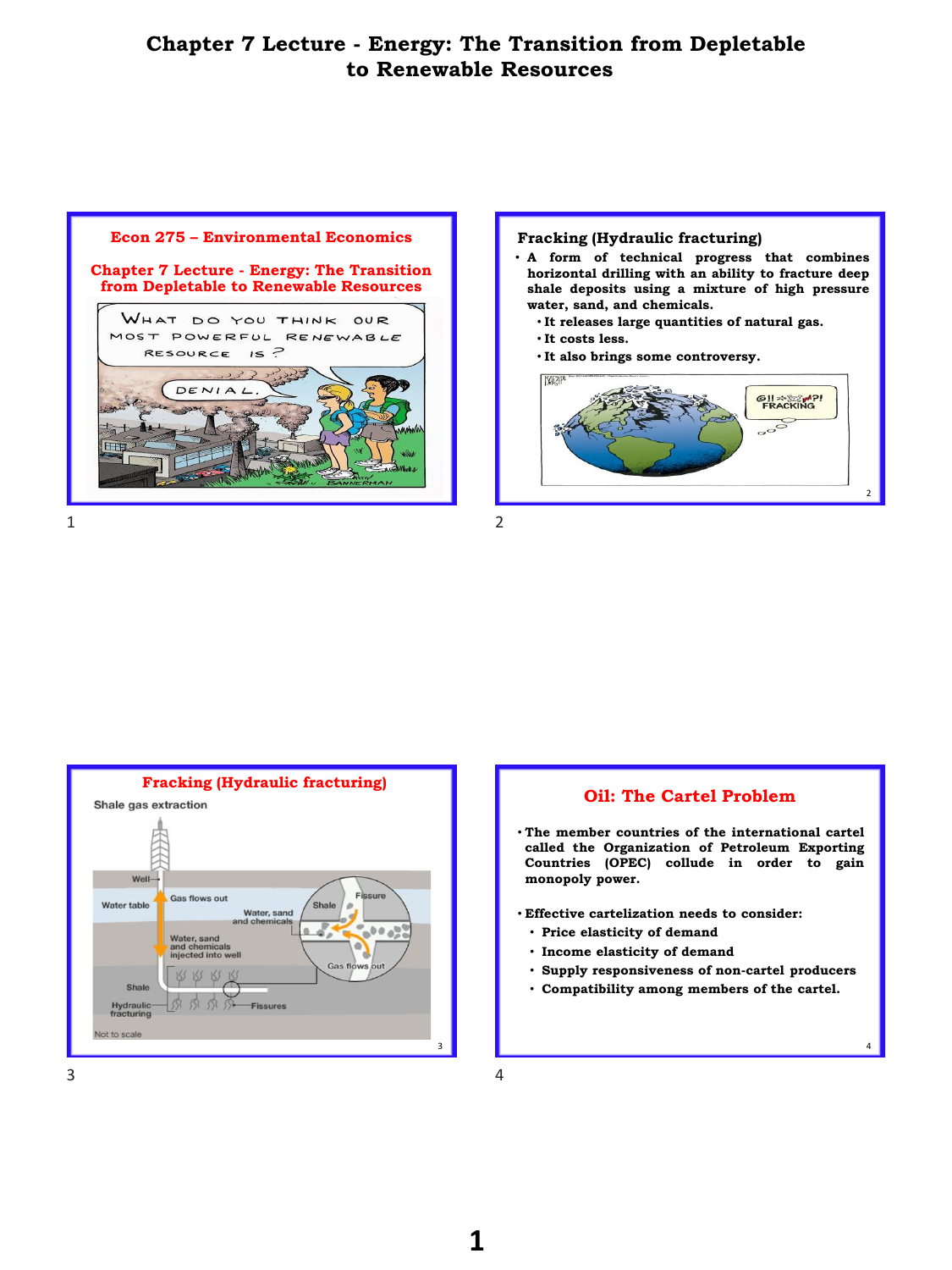## **Oil: The Cartel Problem**

#### • **Price Elasticity of Demand**

- **The lower the price elasticity of demand (in absolute value), the larger the potential gains from cartelization.**
- **The price elasticity of demand depends on the opportunities for conservation, as well as on the availability of substitutes.**

#### • **Income Elasticity of Demand**

- **At constant prices, as income grows, demand for the cartels should grow.**
- **The income elasticity of demand is important, because it registers how sensitive demand is to the business cycle.**
	- **Recessions can thus put pressure on the cartel and expansions are beneficial to the cartel.**

 $5\overline{6}$ 

## **Oil: The Cartel Problem**

#### • **Non-member**

- **The cartel must take non-members into account when setting prices (Salant 1976)**
- **Example of the impact of the competitive fringe:**
	- **Recessions can thus put pressure on the cartel and expansions are beneficial to the cartel.**
- **Compatibility of Member Interests**
	- **Individual cartel members have incentives to cheat on production agreements.**
	- **Price elasticity of demand facing each individual member is higher than for the cartel. With higher price elasticity, lowering price maximizes profit.**

6

8

• **Enforcing the collusive agreement is essential for the success of the cartel**

5

|              |                      | Saudi Arabia                                             |                                                               |  |
|--------------|----------------------|----------------------------------------------------------|---------------------------------------------------------------|--|
|              |                      | disobey cartel quota.                                    | obey cartel quota                                             |  |
|              | disobey cartel quota | SA earns low<br>profits;<br>OPEC earns low<br>profits    | SA earns moderate<br>profits;<br>OPEC earns high<br>profits   |  |
| Rest of OPEC | obey cartel quota    | SA earns high<br>profits; OPEC earns<br>very low profits | SA earns moderate<br>profits; OPEC earns<br>moderate profits. |  |

## **Fossil Fuels: National Security Considerations**

- **National security is a public good. The market would generally result in an excessive dependence on imports.**
- **The long run domestic supply curve of oil reflects increasing availability of domestic oil at high prices.** Fuel Tune

| 1 GCI 1 A D.C                              | <u>INCLINIO IOIIS UI CAIDUILIDEI DIIIUILD LUSI</u> |
|--------------------------------------------|----------------------------------------------------|
| Coal                                       | 25.61                                              |
| Coal (Electricity Generation)              | 25.71                                              |
| Natural Gas                                | 14.47                                              |
| Residual Fuel Oil                          | 21.49                                              |
| Oil (Electricity Generation)               | 19.95                                              |
| Liquefied Petroleum Gas                    | 17.02                                              |
| Distillate Fuel Oil                        | 19.95                                              |
| Source: Energy Information Administration. |                                                    |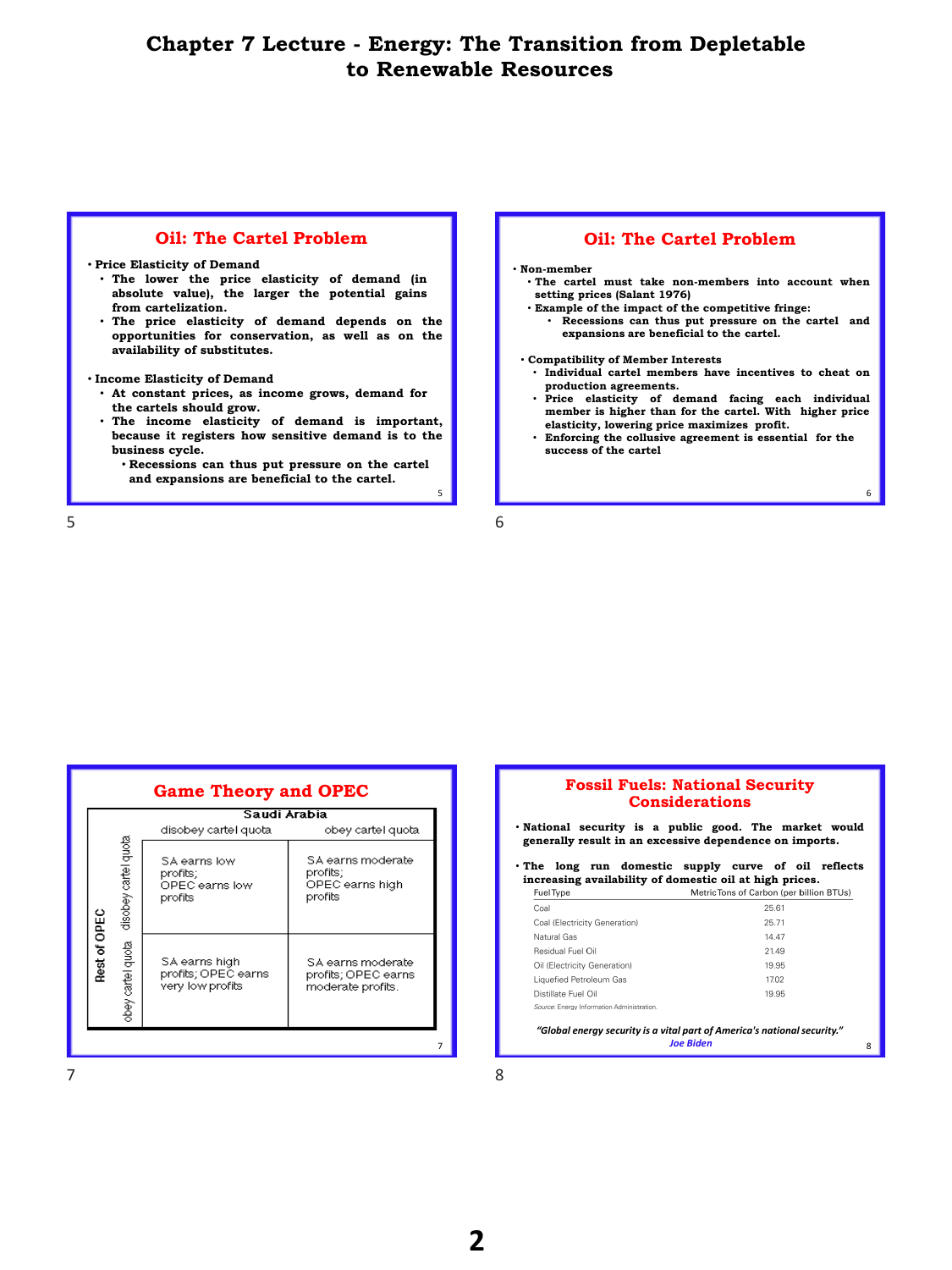#### **Fossil Fuels: National Security Considerations**

- **Domestic supply is reflected by two options:**
	- **Sd1, is the long-run domestic supply curve without considering the climate change damages resulting from burning more oil,**
	- **Sd2, is the domestic supply curve that includes these per-unit damages.**
- **Supply curves reflect increasing availability of domestic oil at higher prices.**
	- **Pw1 reflects the observed world price,**
	- **Pw2 includes a "vulnerability premium" in addition to the world price,**
	- **Pw3 adds in the per-unit climate change damages due to consuming more imported oil.**



- **climate change considerations, the market would generally demand and receive D units of oil. Of this total amount, A would** be domestically produced and D - A would be imported.<br>B. In an efficient allocation, incorporating the national security
- **and climate change considerations, only C units would be consumed. Of these, B would be domestically produced and C – B would be imported.**

10

12

 $9 \hspace{2.5cm} 10$ 





- **Self-sufficiency is not an efficient strategy for an importing country.**
- **Another strategy is to developed a stockpile of oil.** • **The U.S. has developed strategic petroleum reserve**
- **Conservation can help decrease reliance on foreign imports. A tax on energy consumption is one tool that can be used to encourage conservation.**
- **Domestic subsidies are another possible tool.**
- **Impose tariffs and quotas on imports.**
- **Expand domestic supply**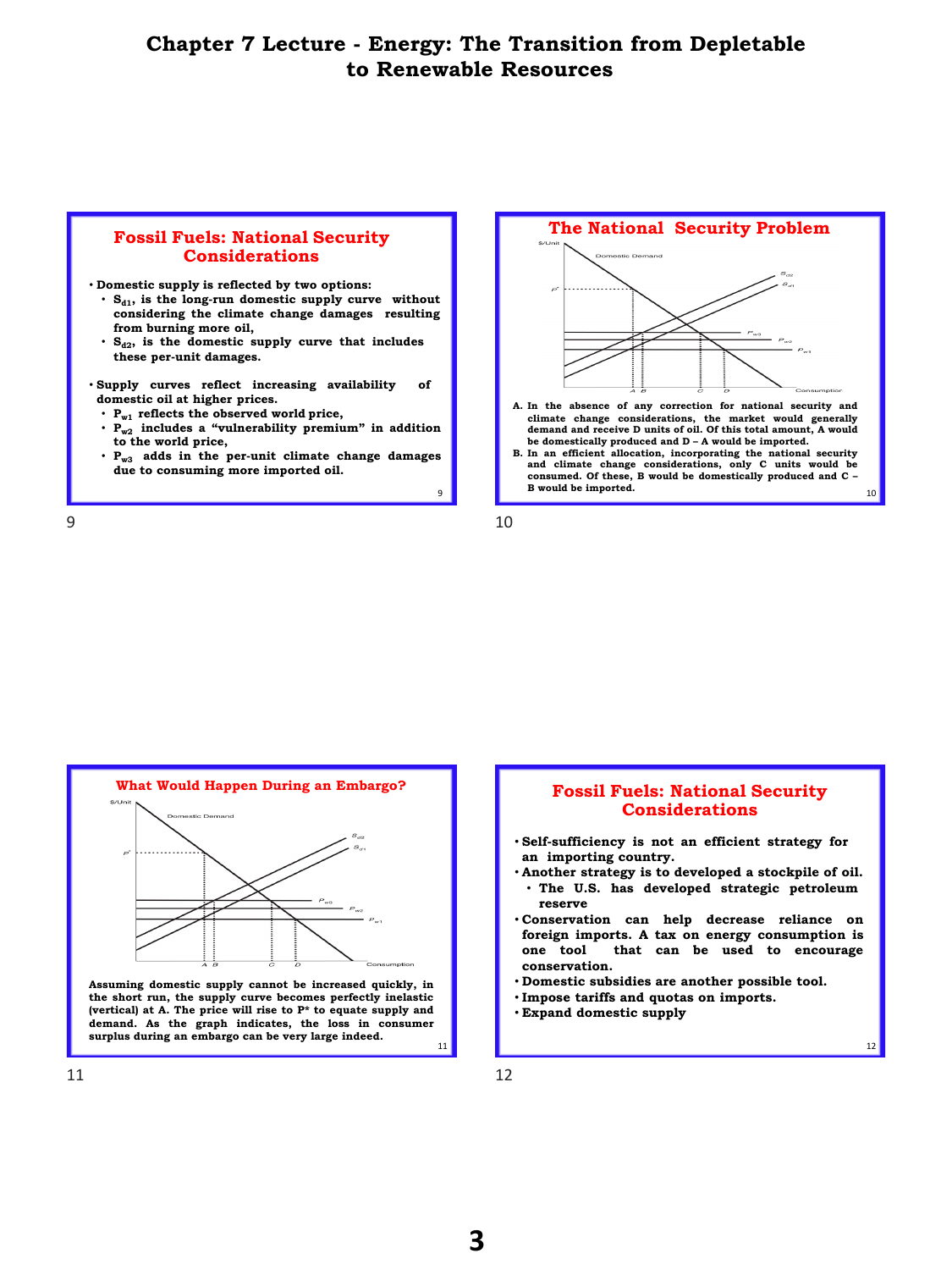

#### **Electricity: The Role of Depletable Resources**

- **Uranium**
- **Limitations: abundance and safety**
- **Breeder reactors can greatly enhance resource availability.**
- **Safety is the major concern: nuclear accidents and storage of radioactive waste.**
- **Resurgence of interest in nuclear power and the influence of the Fukushima accident.**



## **Electricity: Transitioning to Renewables**

- **Renewable energy sources include:**
- **1. Hydroelectric power**
- **2. Wind power**
- **3. Photovoltaics** • **4. Active and passive solar energy**
- **5. Ocean tidal power**

**Market penetration depends upon their relative cost and consumer acceptance.**



## **Electricity: Transitioning to Renewables**

- **Establishing specific renewable resource goals with deadlines such a the E.U. Renewable Energy Directive**
- **Subsidizing investment via tax code**
- **Production or investment tax credits**
- **Combining Renewable Portfolio Standard (RPS) with Renewable energy Credits (RECs)**
	- o **RPSs stipulate a minimum percentage of the total electricity that must be generated from specified renewable sources such as wind or solar.**
	- o **An independent generator of electricity can sell the renewable energy credit (REC) that turns the environmental attributes into a legally recognized form of property.**

16

• **Feed-in tariff**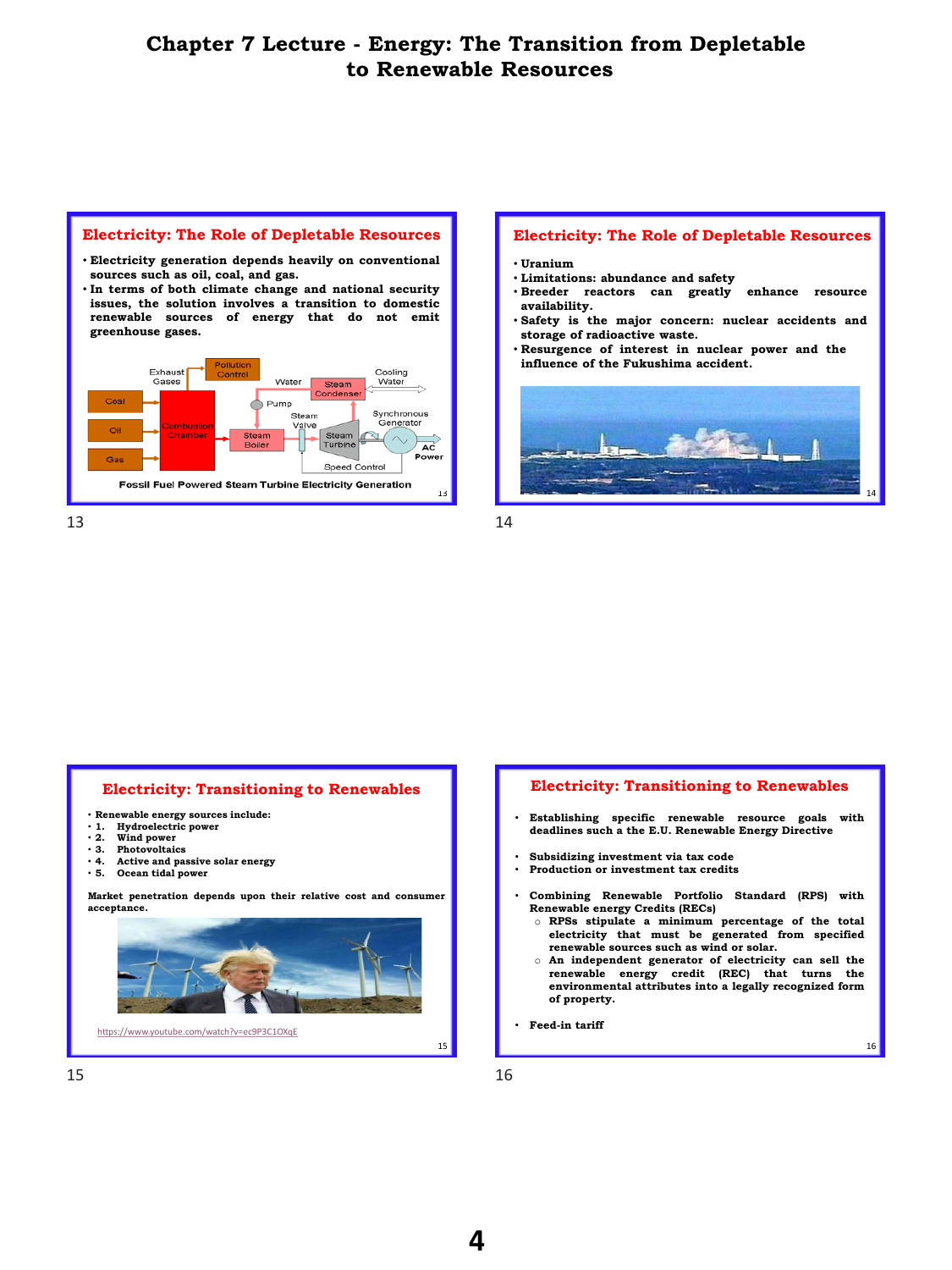



**Energy Efficiency Transportation Energy Efficiency**  $-More$  with less  $-$ System Travel Vehicle efficiency efficiency efficiency Make use of energy-efficient<br>modes like public transport<br>and non-motorised modes to Organise land use, social and Consuming as little energy as<br>possible per vehicle kilometre economic activities in such a<br>way that the need for transport<br>and the use of fossil fuels is<br>reduced. by using advanced<br>technologies and fuels and by<br>optimising vehicle operation. reduce energy consumption<br>per trip.

Shift to more energy<br>efficient modes

**SHIFT** 



19

Improve the efficiency<br>through vehicle technology

**IMPROVE** 

19 20

Reduce or avoid travel<br>or the need to travel

**AVOID/REDUCE**